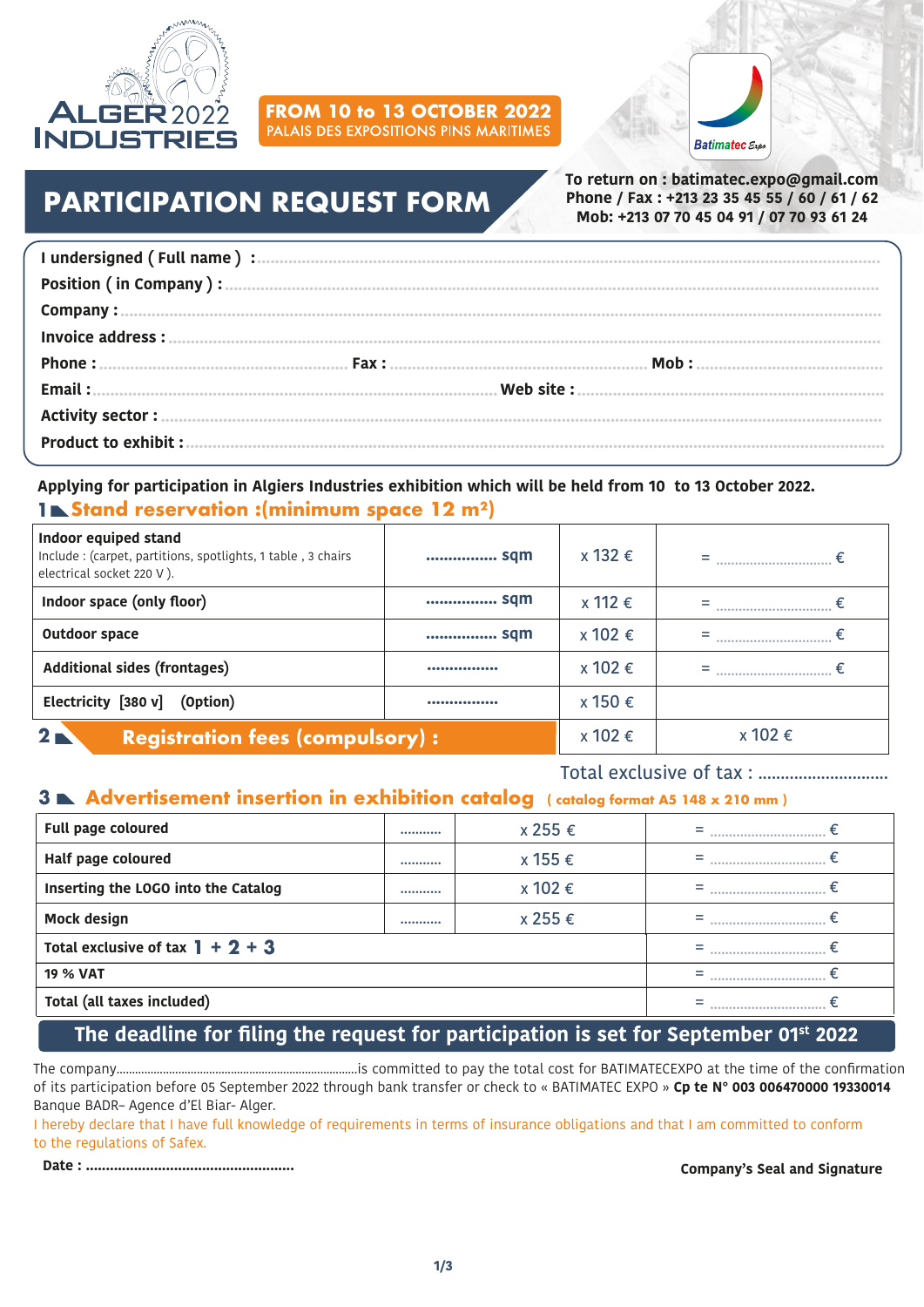

# **FROM 10 to 13 OCTOBER 2022**



**ADDITIONAL FURNITURS**

CONSULT THE CATALOG, ON THE SITE **www.batimatecexpo.com**

**To return on : batimatec.expo@gmail.com Phone / Fax : +213 23 35 45 55 / 60 / 61 / 62 Mob: +213 07 70 45 04 91 / 07 70 93 61 24**

| <b>Réf</b>                     | <b>Designation of the furniture</b> | <b>Amount</b> | <b>Price</b><br>$\epsilon$ / HT |
|--------------------------------|-------------------------------------|---------------|---------------------------------|
| Mb01-N<br><b>Mb01-B</b>        | <b>EVEREST chair</b>                |               | 14,00                           |
| $Mb02-B$                       | <b>JUNGLE chair</b>                 | .             | 35,00                           |
| Mb03-R                         | <b>T-SHIRT chair</b>                | .             | 35,00                           |
| Mb04-BE<br>$Mb04-R$            | <b>OR chair</b>                     |               | 14,00                           |
| <b>Mb05-G</b>                  | <b>PATCHWORK chair</b>              |               | 58,00                           |
| <b>Mb06-B</b>                  | <b>ALINEA chair</b>                 |               | 35,00                           |
| Mb07-NB<br><b>Mb07-N</b>       | <b>High CONFORT chair</b>           |               | 35,00                           |
| <b>Mb08-B</b><br><b>Mb08-N</b> | <b>High BOMBO chair</b>             |               | 29,00                           |
| <b>Mb09-B</b>                  | <b>Standar ROUND table</b>          |               | 29,00                           |
| <b>Mb10-B</b>                  | <b>Standar SQUAR table</b>          |               | 29,00                           |
| <b>Mb11-N</b>                  | <b>High CHEERS table</b>            |               | 35,00                           |
| <b>Mb12-N</b>                  | <b>High CLASSIC table</b>           |               | 58,00                           |
| $Mb13-B$                       | <b>Big table SIMPLY</b>             |               | 93,00                           |
| $Mb14-B$                       | <b>Big table ROUNDED</b>            |               | 93,00                           |
| <b>Mb15-N</b>                  | <b>Low table STANDARD</b>           | .             | 31,00                           |
| <b>Mb16-B</b>                  | <b>Low table TRIPOD</b>             |               | 58,00                           |
| <b>Mb17-B</b>                  | <b>Desk STANDARD</b>                | .             | 52,00                           |
| <b>Mb18-B</b>                  | <b>Desk SPECIAL</b>                 |               | 87,00                           |
| $Mb19-B$                       | <b>Sideboard SINGLE</b>             |               | 47,00                           |
| <b>Mb20-B</b>                  | <b>METAL shelf</b>                  | .             | 41,00                           |
| <b>Mb21-N</b>                  | Sofa standard 04 places             |               | 105,00                          |
| <b>Mb22-N</b>                  | Sofa standard 01 place              |               | 36,00                           |
| <b>Mb23-G</b>                  | Sofa DELUXE 4 places                |               | 581,00                          |
| <b>Mb23-G</b>                  | Sofa DELUXE 1 place                 |               | 174,00                          |